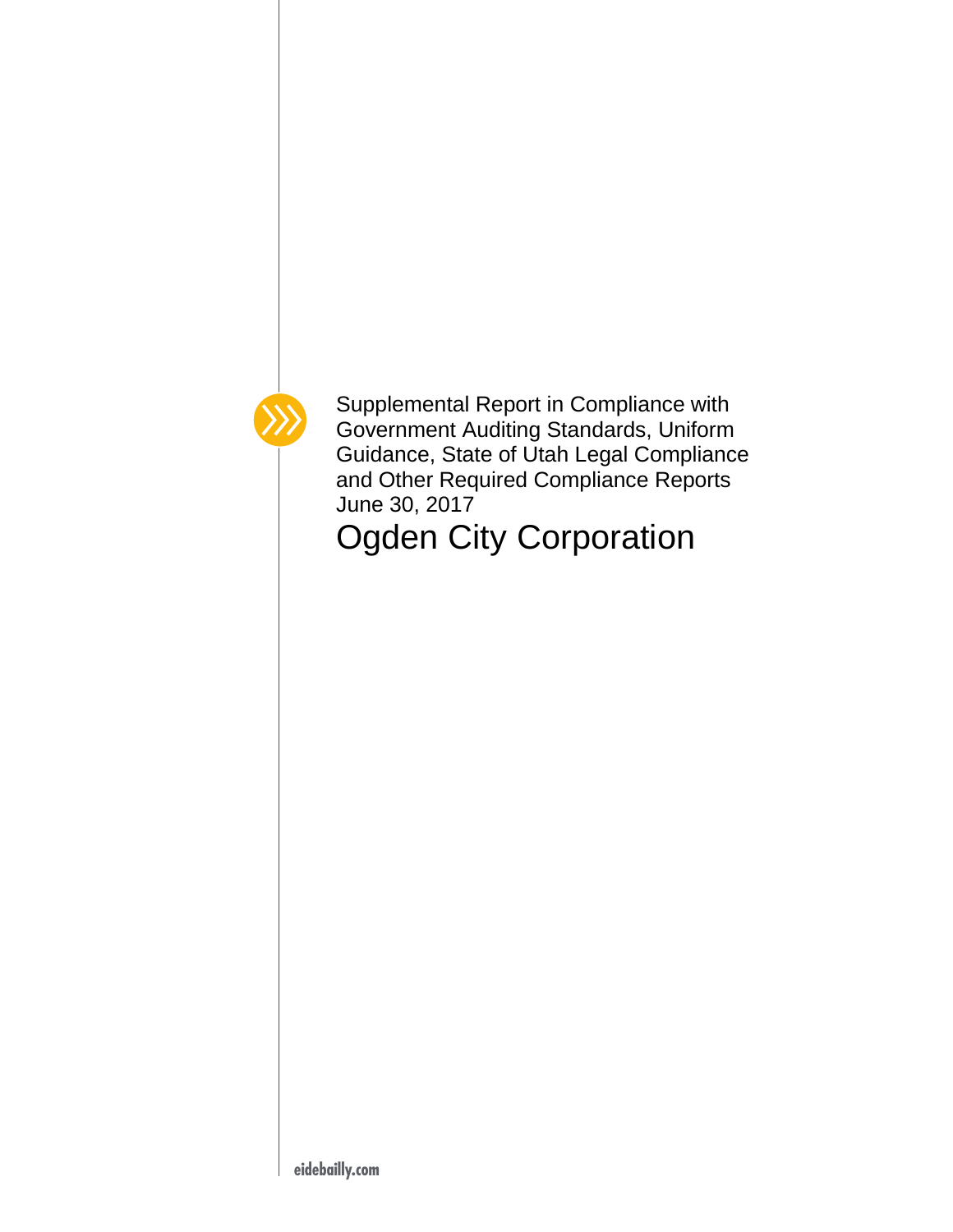| Independent Auditor's Report on Internal Control over Financial Reporting and on Compliance<br>and Other Matters Based on an Audit of Financial Statements Performed in Accordance with |  |
|-----------------------------------------------------------------------------------------------------------------------------------------------------------------------------------------|--|
| Independent Auditor's Report on Compliance with General State Compliance Requirements                                                                                                   |  |
| Independent Auditor's Report on Compliance for Each Major Federal Program; Report on<br>Internal Control Over Compliance; and Report on the Schedule of Expenditures of Federal         |  |
|                                                                                                                                                                                         |  |
|                                                                                                                                                                                         |  |
|                                                                                                                                                                                         |  |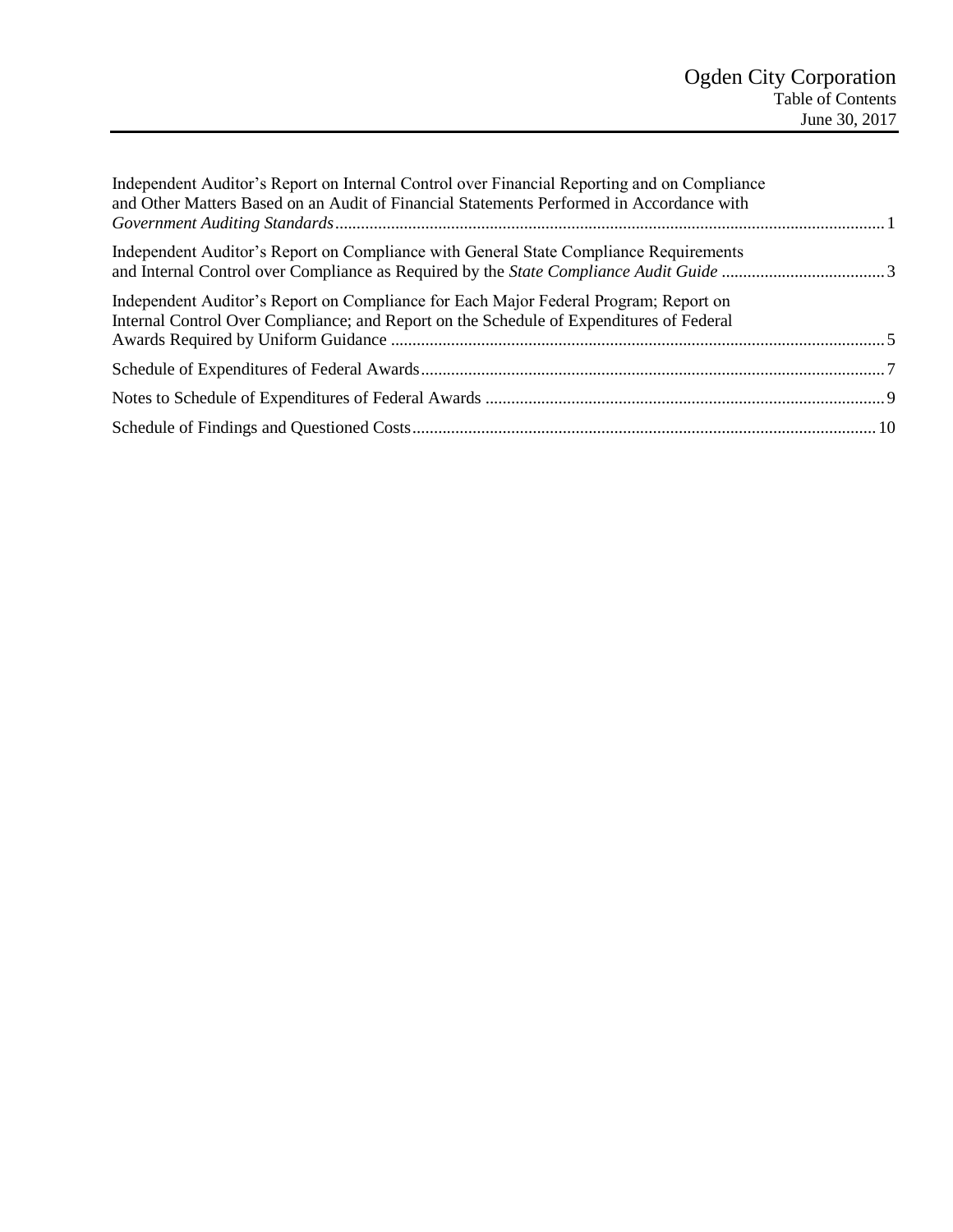

**CPAs & BUSINESS ADVISORS** 

#### <span id="page-2-0"></span>**Independent Auditor's Report on Internal Control over Financial Reporting and on Compliance and Other Matters Based on an Audit of Financial Statements Performed in Accordance with**  *Government Auditing Standards*

To the Mayor and Members of the City Council Ogden City Corporation Ogden, UT

We have audited, in accordance with the auditing standards generally accepted in the United States of America and the standards applicable to financial audits contained in *Government Auditing Standards* issued by the Comptroller General of the United States, the financial statements of the governmental activities, the businesstype activities, the aggregate discretely presented component units, each major fund, and the aggregate remaining fund information of Ogden City Corporation, as of and for the year ended June 30, 2017, and the related notes to the financial statements, which collectively comprise Ogden City Corporation's basic financial statements, and have issued our report thereon dated February 6, 2018.

#### **Internal Control Over Financial Reporting**

In planning and performing our audit of the financial statements, we considered Ogden City Corporation's internal control over financial reporting (internal control) to determine the audit procedures that are appropriate in the circumstances for the purpose of expressing our opinions on the financial statements, but not for the purpose of expressing an opinion on the effectiveness of Ogden City Corporation's internal control. Accordingly, we do not express an opinion on the effectiveness of Ogden City Corporation's internal control.

Our consideration of internal control over financial reporting was for the limited purpose described in the preceding paragraph and was not designed to identify all deficiencies in internal control over financial reporting that might be material weaknesses or significant deficiencies and therefore, material weaknesses or significant deficiencies may exist that have not been identified. However, as described in the accompanying schedule of findings and questioned costs, we identified a certain deficiency in internal control that we consider to be a material weakness.

A *deficiency in internal control* exists when the design or operation of a control does not allow management or employees, in the normal course of performing their assigned functions, to prevent, or detect and correct, misstatements on a timely basis. A *material weakness* is a deficiency, or a combination of deficiencies, in internal control, such that there is a reasonable possibility that a material misstatement of the entity's financial statements will not be prevented, or detected and corrected on a timely basis. We consider the deficiency described as finding 2017-A in the accompanying schedule of findings and questioned costs to be a material weakness.

A *significant deficiency* is a deficiency, or a combination of deficiencies, in internal control that is less severe than a material weakness, yet important enough to merit attention by those charged with governance.

#### **Compliance and Other Matters**

As part of obtaining reasonable assurance about whether Ogden City Corporation's financial statements are free from material misstatement, we performed tests of its compliance with certain provisions of laws, regulations, contracts, and grant agreements, noncompliance with which could have a direct and material effect on the determination of financial statement amounts. However, providing an opinion on compliance with those provisions was not an objective of our audit, and accordingly, we do not express such an opinion. The results of our tests disclosed no instances of noncompliance or other matters that are required to be reported under *Government Auditing Standards.*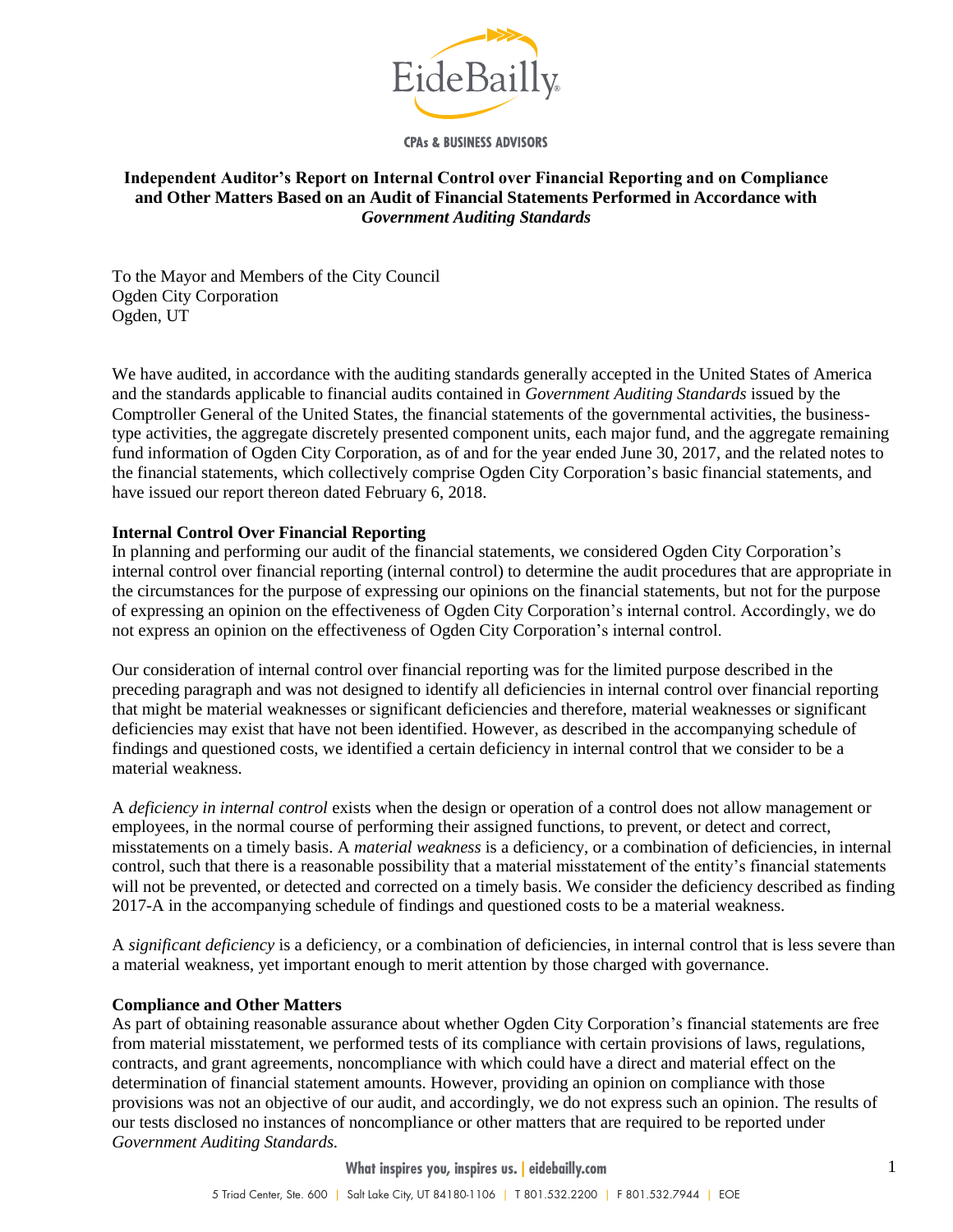## **Ogden City Corporation's Response to Finding**

Ogden City Corporation's response to the finding identified in our audit is described in the accompanying schedule of findings and questioned costs. Ogden City Corporation's response was not subjected to the auditing procedures applied in the audit of the financial statements and, accordingly, we express no opinion on it.

#### **Purpose of this Report**

The purpose of this report is solely to describe the scope of our testing of internal control and compliance and the results of that testing, and not to provide an opinion on the effectiveness of the entity's internal control or on compliance. This report is an integral part of an audit performed in accordance with *Government Auditing Standards* in considering the entity's internal control and compliance. Accordingly, this communication is not suitable for any other purpose.

Ede Saelly LLP

Salt Lake City, Utah February 6, 2018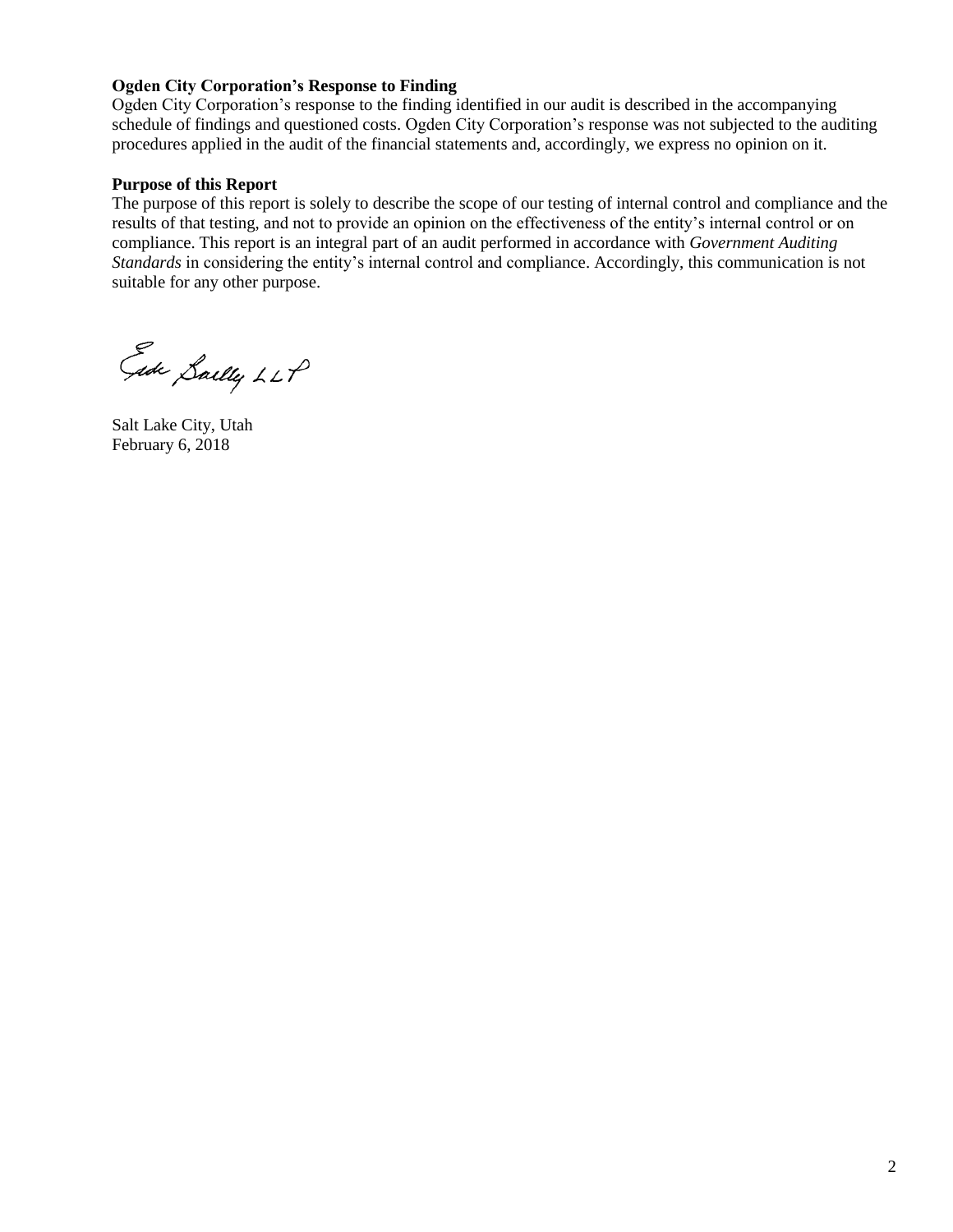

**CPAs & BUSINESS ADVISORS** 

### <span id="page-4-0"></span>**Independent Auditor's Report on Compliance and Report on Internal Control over Compliance as Required by the** *State Compliance Audit Guide*

To the Mayor and Members of the City Council Ogden City Corporation Ogden, UT

#### **Report on Compliance with General State Compliance Requirements**

We have audited Ogden City Corporation's compliance with the applicable general state compliance requirements described in the *State Compliance Audit Guide*, issued by the Office of the Utah State Auditor, that could have a direct and material effect on Ogden City Corporation for the year ended June 30, 2017.

General state compliance requirements were tested for the year ended June 30, 2017 in the following areas:

Budgetary Compliance Fund Balance Justice Courts Utah Retirement Systems Restricted Taxes and Related Revenues Open and Public Meetings Act Public Treasurer's Bond Enterprise Fund Transfers, Reimbursement, Loans, and Services

#### *Management's Responsibility*

Management is responsible for compliance with the general state requirements referred to above.

#### *Auditor's Responsibility*

Our responsibility is to express an opinion on Ogden City Corporation's compliance based on our audit of the compliance requirements referred to above. We conducted our audit in accordance with auditing standards generally accepted in the United States of America; the standards applicable to financial audits contained in *Government Auditing Standards*, issued by the Comptroller General of the United States; and the *State Compliance Audit Guide*. Those standards and the *State Compliance Audit Guide* require that we plan and perform the audit to obtain reasonable assurance about whether noncompliance with the compliance requirements referred to above that could have a direct and material effect on Ogden City Corporation occurred. An audit includes examining, on a test basis, evidence about Ogden City Corporation's compliance with those requirements and performing such other procedures as we considered necessary in the circumstances.

We believe that our audit provides a reasonable basis for our opinion on compliance for each state compliance requirement referred to above. However, our audit does not provide a legal determination of Ogden City Corporation's compliance with those requirements.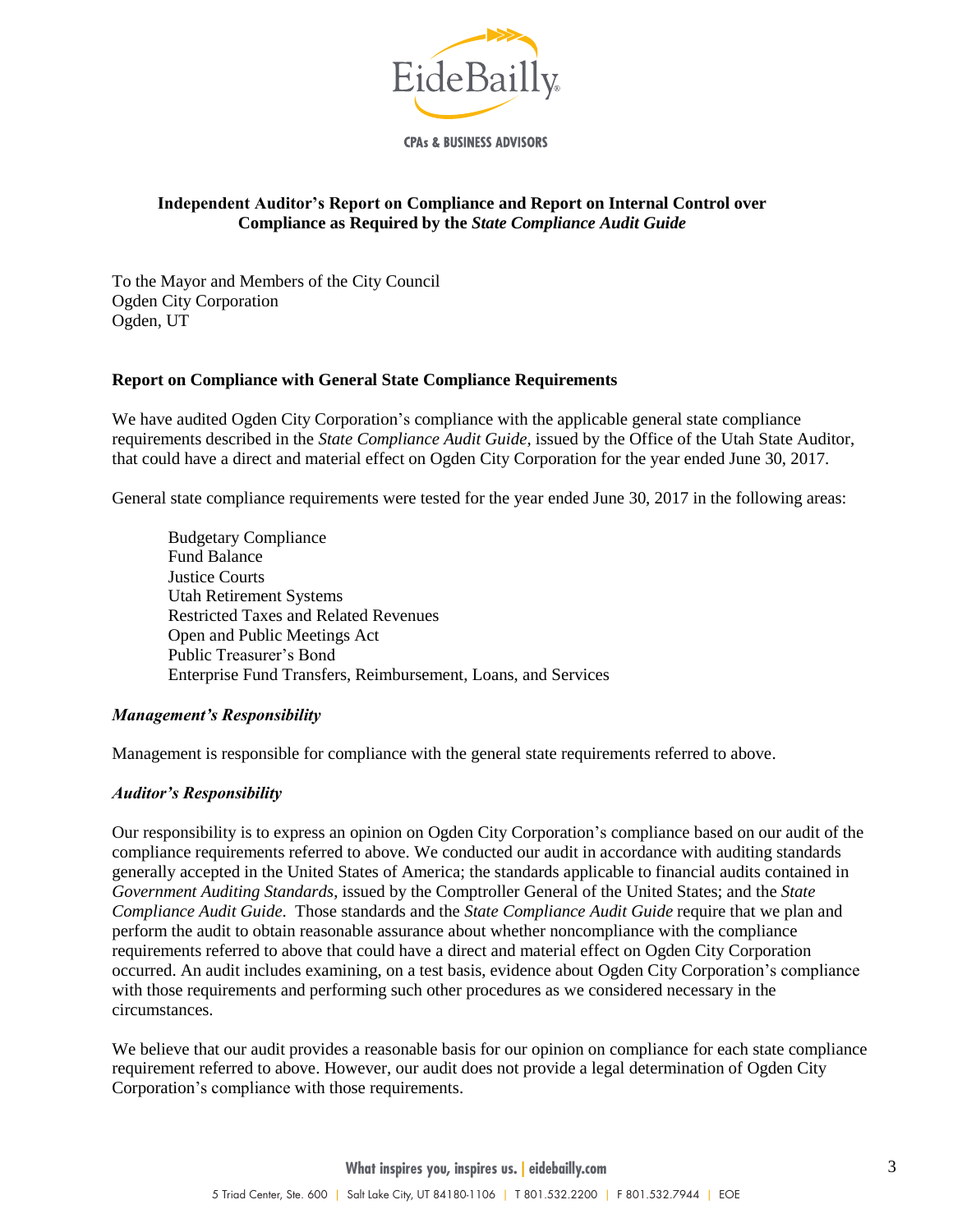#### *Opinion on General State Compliance Requirements*

In our opinion, Ogden City Corporation complied, in all material respects, with the state compliance requirements referred to above for the year ended June 30, 2017.

#### **Report on Internal Control over Compliance**

Management of Ogden City Corporation is responsible for establishing and maintaining effective internal control over compliance with the state compliance requirements referred to above. In planning and performing our audit of compliance, we considered Ogden City Corporation's internal control over compliance with the state compliance requirements referred to above to determine the audit procedures that are appropriate in the circumstances for the purpose of expressing an opinion on compliance with state compliance requirements and to test and report on internal control over compliance in accordance with the *State Compliance Audit Guide*, but not for the purpose of expressing an opinion on the effectiveness of internal control over compliance. Accordingly, we do not express an opinion on the effectiveness of Ogden City Corporation's internal control over compliance.

A *deficiency in internal control over compliance* exists when the design or operation of a control over compliance does not allow management or employees, in the normal course of performing their assigned functions, to prevent, or detect and correct, noncompliance with a state compliance requirement on a timely basis. A material weakness in internal control over compliance is a deficiency, or combination of deficiencies, in internal control over compliance, such that there is a reasonable possibility that material noncompliance with a state compliance requirement will not be prevented, or detected and corrected, on a timely basis. A *significant deficiency in internal control over compliance* is a deficiency, or a combination of deficiencies, in internal control over compliance with a state compliance requirement that is less severe than a material weakness in internal control over compliance, yet important enough to merit attention by those charged with governance.

Our consideration of internal control over compliance was for the limited purpose described in the first paragraph of this section and was not designed to identify all deficiencies in internal control over compliance that might be material weaknesses or significant deficiencies. We did not identify any deficiencies in internal control over compliance that we consider to be material weaknesses. However, material weaknesses may exist that have not been identified.

The purpose of this report on internal control over compliance is solely to describe the scope of our testing of internal control and compliance and the results of that testing based on the requirements of the *State Compliance Audit Guide*. Accordingly, this report is not suitable for any other purpose.

Ede Sailly LLP

Salt Lake City, Utah February 6, 2018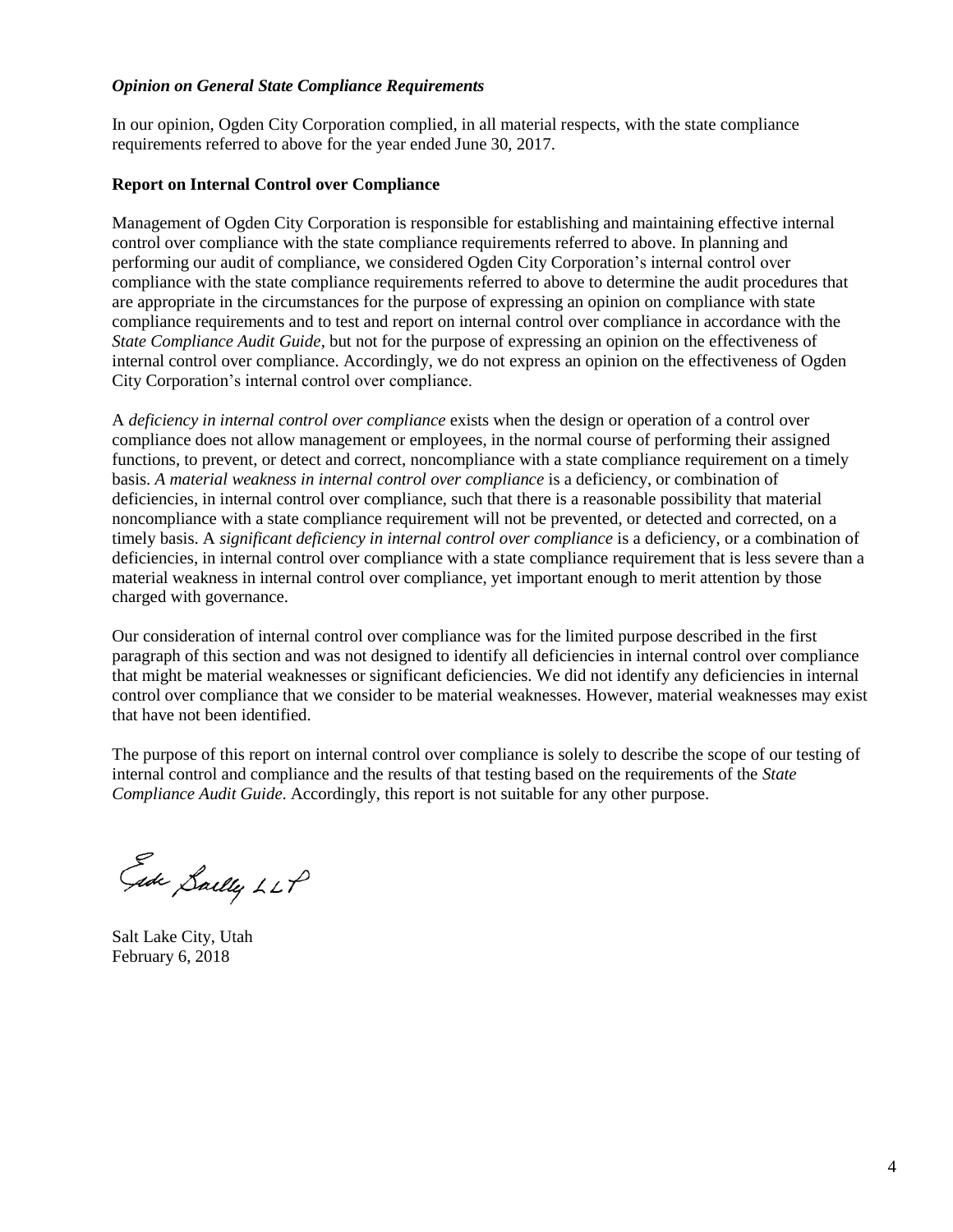

**CPAs & BUSINESS ADVISORS** 

### <span id="page-6-0"></span>**Independent Auditor's Report on Compliance for Each Major Federal Program; Report on Internal Control Over Compliance; and Report on the Schedule of Expenditures of Federal Awards Required by Uniform Guidance**

To the Mayor and Members of the City Council Ogden City Corporation Ogden, UT

### **Report on Compliance for Each Major Federal Program**

We have audited Ogden City Corporation's compliance with the types of compliance requirements described in the *OMB Compliance Supplement* that could have a direct and material effect on each of Ogden City Corporation's major federal programs for the year ended June 30, 2017. Ogden City Corporation's major federal programs are identified in the summary of auditor's results section of the accompanying schedule of findings and questioned costs.

#### **Management's Responsibility**

Management is responsible for compliance with federal statutes, regulations, and terms and conditions of its federal programs.

#### **Auditor's Responsibility**

Our responsibility is to express an opinion on the compliance for each of Ogden City Corporation's major federal programs based on our audit of the types of compliance requirements referred to above. We conducted our audit of compliance in accordance with auditing standards generally accepted in the United States of America; the standards applicable to financial audits contained in *Government Auditing Standards*, issued by the Comptroller General of the United States; and the audit requirements of Title 2 U.S. *Code of Federal Regulations* Part 200, *Uniform Administrative Requirements, Cost Principles, and Audit Requirements for Federal Awards* (Uniform Guidance). Those standards and the Uniform Guidance require that we plan and perform the audit to obtain reasonable assurance about whether noncompliance with the compliance requirements referred to above that could have a direct and material effect on a major federal program occurred. An audit includes examining, on a test basis, evidence about Ogden City Corporation's compliance with those requirements and performing such other procedures as we considered necessary in the circumstances.

We believe that our audit provides a reasonable basis for our opinion on compliance for each major federal program. However, our audit does not provide a legal determination of Ogden City Corporation's compliance.

#### **Opinion on Each Major Federal Program**

In our opinion, Ogden City Corporation complied, in all material respects, with the compliance requirements referred to above that could have a direct and material effect on its major Federal program for the year ended June 30, 2017.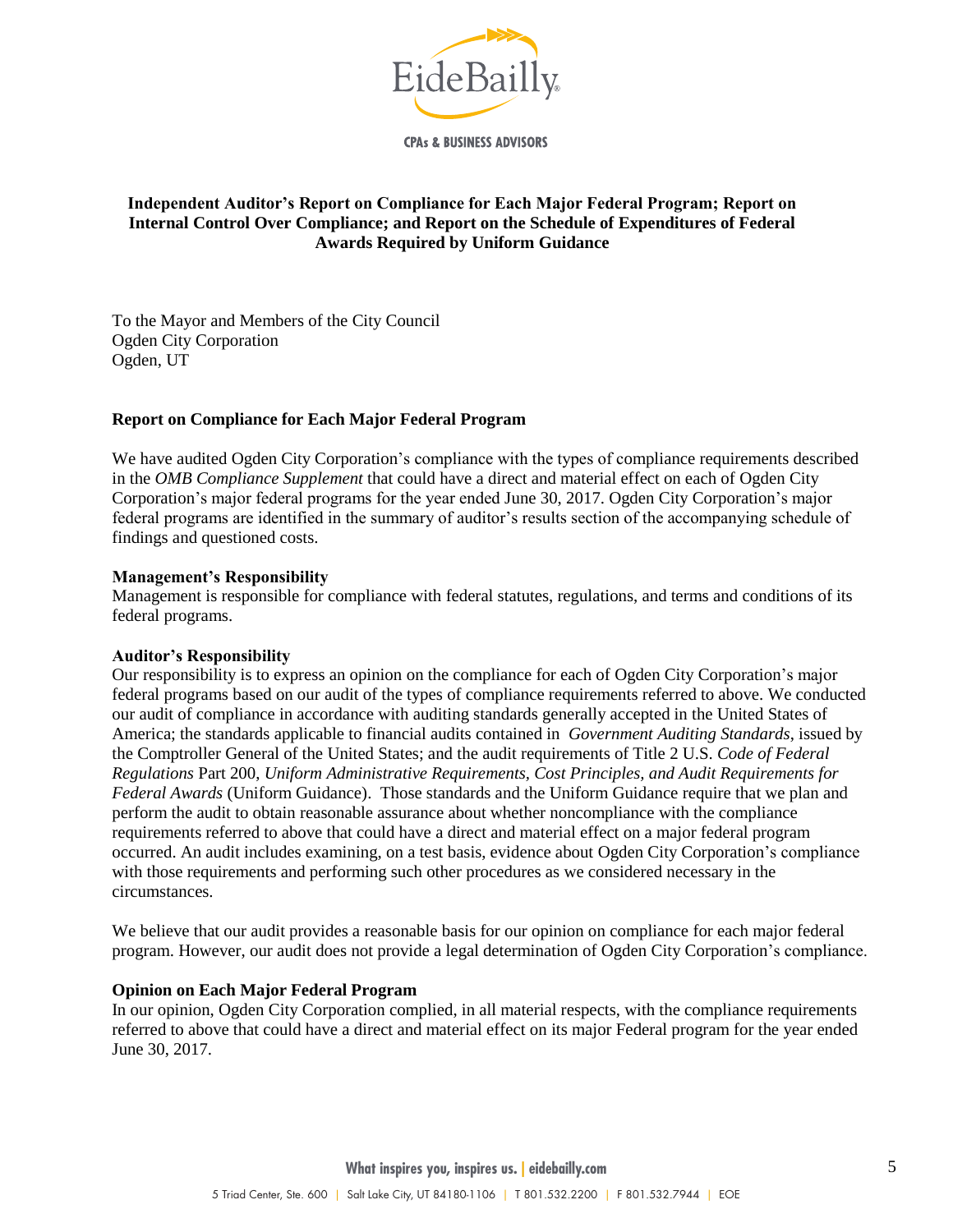### **Report on Internal Control over Compliance**

Management of Ogden City Corporation is responsible for establishing and maintaining effective internal control over compliance with the compliance requirements referred to above. In planning and performing our audit of compliance, we considered Ogden City Corporation's internal control over compliance with the types of requirements that could have a direct and material effect on each major federal program to determine the auditing procedures that are appropriate in the circumstances for the purpose of expressing an opinion on compliance for each major federal program and to test and report on internal control over compliance in accordance with the Uniform Guidance, but not for the purpose of expressing an opinion on the effectiveness of internal control over compliance. Accordingly, we do not express an opinion on the effectiveness of Ogden City Corporation's internal control over compliance.

*A deficiency in internal control over compliance* exists when the design or operation of a control over compliance does not allow management or employees, in the normal course of performing their assigned functions, to prevent, or detect and correct, noncompliance with a type of compliance requirement of a federal program on a timely basis. *A material weakness in internal control over compliance* is a deficiency, or combination of deficiencies, in internal control over compliance, such that there is a reasonable possibility that material noncompliance with a compliance requirement will not be prevented, or detected and corrected, on a timely basis. *A significant deficiency in internal control over compliance* is a deficiency, or a combination of deficiencies, in internal control over compliance with a type of compliance requirement of a federal program that is less severe than a material weakness in internal control over compliance, yet important enough to merit attention by those charged with governance.

Our consideration of internal control over compliance was for the limited purpose described in the first paragraph of this section and was not designed to identify all deficiencies in internal control that might be material weaknesses or significant deficiencies. We did not identify any deficiencies in internal control over compliance that we consider to be material weaknesses. However, material weaknesses may exist that have not been identified.

The purpose of this report on internal control over compliance is solely to describe the scope of our testing of internal control over compliance and the results of that testing based on the requirements of the Uniform Guidance. Accordingly, this report is not suitable for any other purpose.

#### **Report on Schedule of Expenditures of Federal Awards Required by the Uniform Guidance**

We have audited the financial statements of Ogden City Corporation as of and for the year ended June 30, 2017, and have issued our report thereon dated February 6, 2018, which contained an unmodified opinion on those financial statements. Our audit was conducted for the purpose of forming an opinion on the financial statements as a whole. The accompanying schedule of expenditures of federal awards is presented for purposes of additional analysis as required by the Uniform Guidance and is not a required part of the financial statements. Such information is the responsibility of management and was derived from and relates directly to the underlying accounting and other records used to prepare the financial statements. The information has been subjected to the auditing procedures applied in the audit of the financial statements and certain additional procedures, including comparing and reconciling such information directly to the underlying accounting and other records used to prepare the financial statements or to the financial statements themselves, and other additional procedures in accordance with auditing standards generally accepted in the United States of America. In our opinion, the schedule of expenditure of federal awards is fairly stated in all material respects in relation to the financial statements as a whole.

Ede Sailly LLP

Salt Lake City, Utah February 6, 2018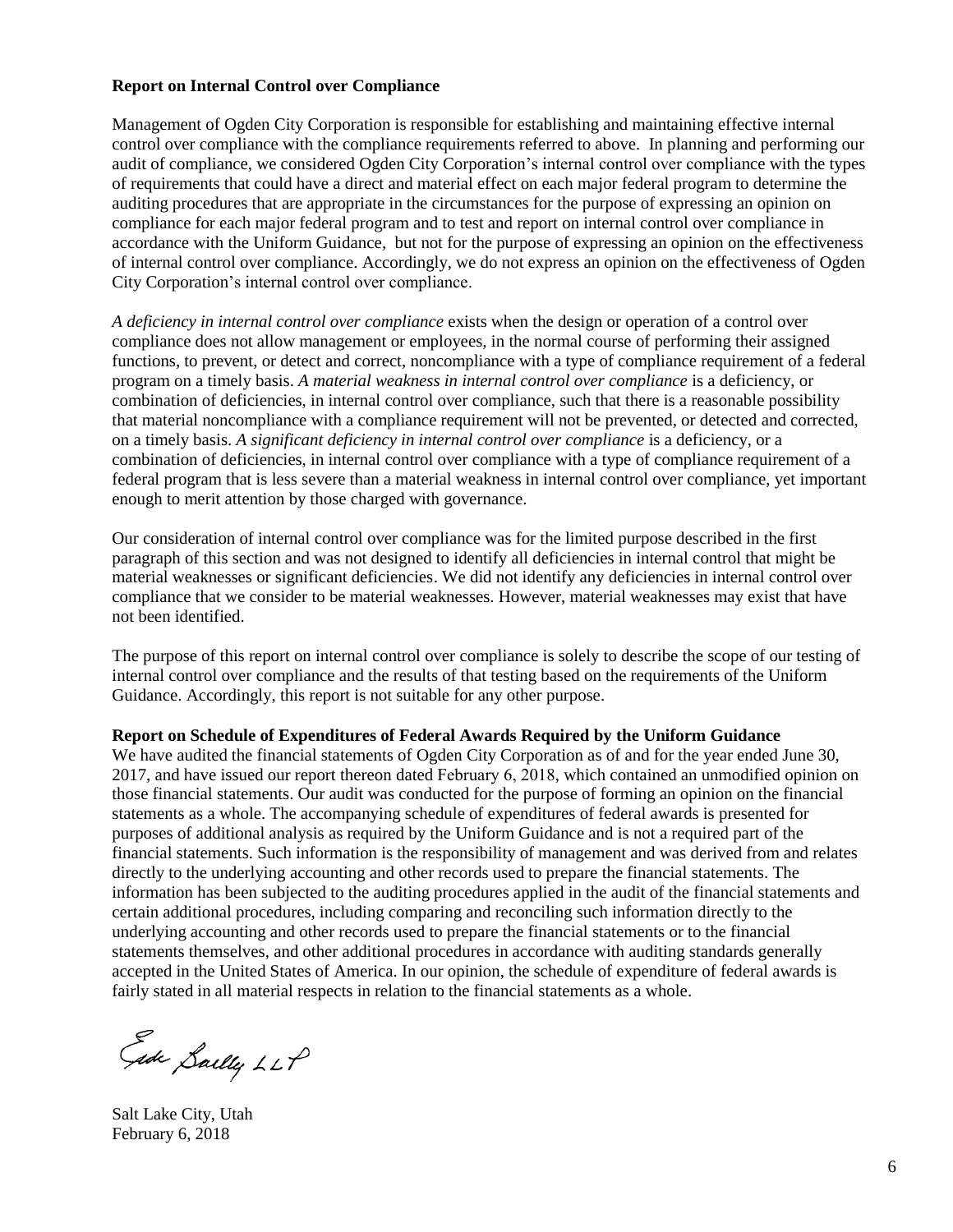<span id="page-8-0"></span>

| <b>Federal Grantor/Pass Through</b><br><b>Grantor/Program or Cluster Title</b>                                          | Federal<br><b>CFDA</b><br><b>Number</b> | Pass-through<br><b>Entity</b><br><b>Identifying</b><br><b>Number</b> | <b>Expenditures</b>    | <b>Amounts</b><br><b>Passed</b><br><b>Through to</b><br><b>Subrecipients</b> |
|-------------------------------------------------------------------------------------------------------------------------|-----------------------------------------|----------------------------------------------------------------------|------------------------|------------------------------------------------------------------------------|
| <b>U.S. Department of Homeland Security</b>                                                                             |                                         |                                                                      |                        |                                                                              |
|                                                                                                                         |                                         |                                                                      |                        |                                                                              |
| Passed through from State of Utah:<br><b>Emergency Management Performance Grants</b><br>Homeland Security Grant Program | 97.042<br>97.067                        | Unknown<br>DEM-2015-SHSP                                             | \$<br>16,500<br>56,130 | \$                                                                           |
| <b>Total Department of Homeland Security</b>                                                                            |                                         |                                                                      | 72,630                 |                                                                              |
| U.S. Department of Housing and Urban Development                                                                        |                                         |                                                                      |                        |                                                                              |
| <b>CDBG</b> Entitlement Grants Cluster:                                                                                 |                                         |                                                                      |                        |                                                                              |
| <b>Community Development Block Grant</b>                                                                                | 14.218                                  |                                                                      | 1,665,218              |                                                                              |
| <b>HOME</b> Investment Partnerships Program                                                                             | 14.239                                  |                                                                      | 1,024,489              |                                                                              |
| HOME Discounts on Properties Purchased                                                                                  | 14.239                                  |                                                                      | 185,500                |                                                                              |
| Total HOME Investment Partnerships Program                                                                              |                                         |                                                                      | 1,209,989              |                                                                              |
| Total Department of Housing and Urban Development                                                                       |                                         |                                                                      | 2,875,207              |                                                                              |
| <b>U.S Department of Commerce</b>                                                                                       |                                         |                                                                      |                        |                                                                              |
| Economic Development Cluster:                                                                                           |                                         |                                                                      |                        |                                                                              |
| Economic Adjustment Assistance                                                                                          | 11.307                                  |                                                                      | 810,503                |                                                                              |
| <b>Total Department of Commerce</b>                                                                                     |                                         |                                                                      | 810,503                |                                                                              |
| <b>U.S.</b> Department of Interior                                                                                      |                                         |                                                                      | 6,020                  |                                                                              |
| <b>U.S. Department of Transportation</b>                                                                                |                                         |                                                                      |                        |                                                                              |
| Airport Development Aid Program                                                                                         | 20.106                                  | 3-49-0024-42                                                         | 25,000                 |                                                                              |
| Airport Development Aid Program                                                                                         | 20.106                                  | 3-49-0024-43                                                         | 427,251                |                                                                              |
| <b>Total Department of Transportation</b>                                                                               |                                         |                                                                      | 452,251                |                                                                              |
| National Endowment for the Arts                                                                                         |                                         |                                                                      |                        |                                                                              |
| Promotion of the Arts Grants to Organizations                                                                           |                                         |                                                                      |                        |                                                                              |
| and Individuals                                                                                                         | 45.024                                  |                                                                      | 17,828                 |                                                                              |
| Total National Endowment of the Arts                                                                                    |                                         |                                                                      | 17,828                 |                                                                              |
|                                                                                                                         |                                         |                                                                      |                        |                                                                              |

See Notes to Schedule of Expenditures of Federal Awards (Continued next page)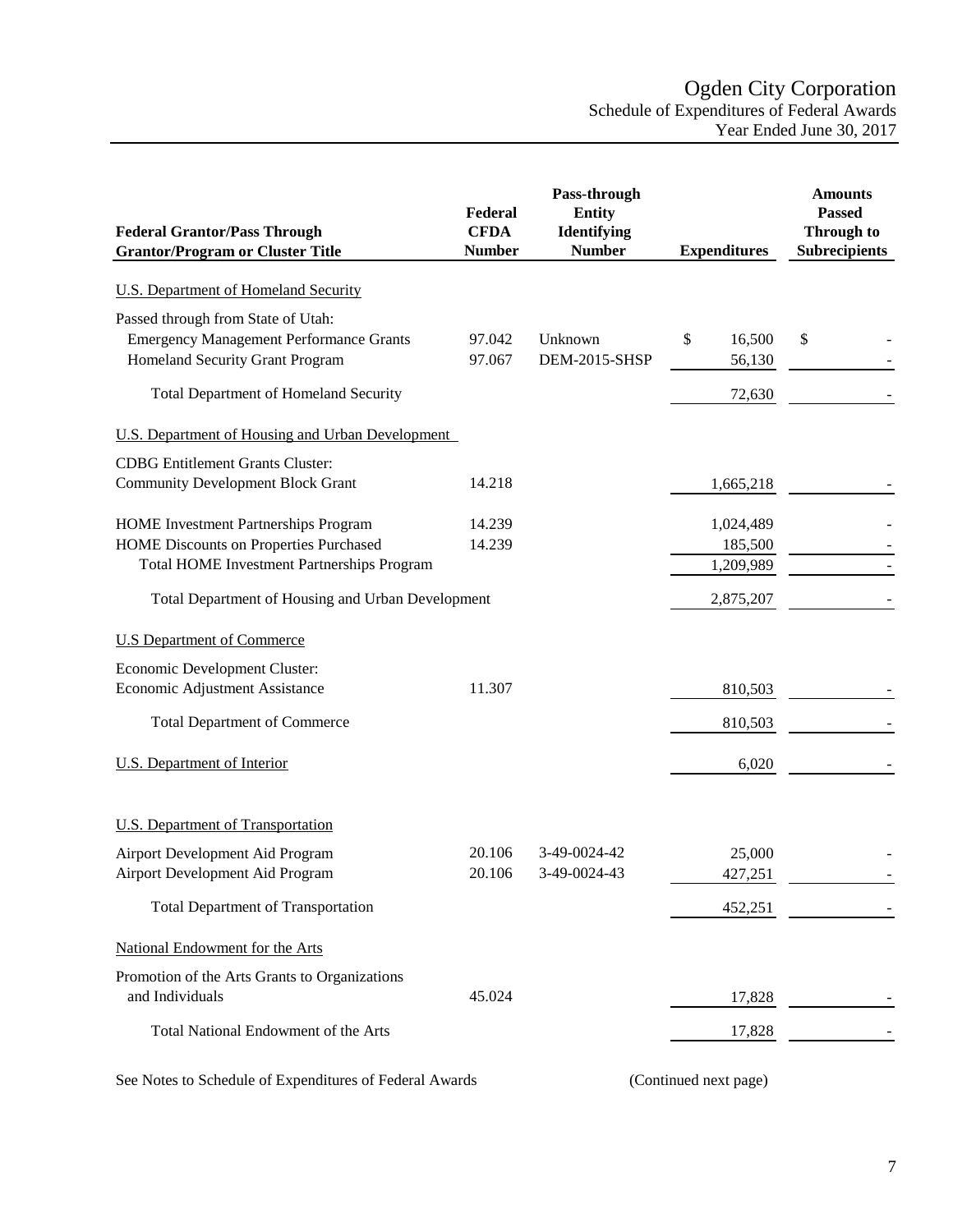# Ogden City Corporation Schedule of Expenditures of Federal Awards, continued Year Ended June 30, 2017

| <b>Federal Grantor/Pass Through</b><br><b>Grantor/Program or Cluster Title</b> | Federal<br><b>CFDA</b><br><b>Number</b> | Pass-through<br><b>Entity</b><br><b>Identifying</b><br><b>Number</b> | <b>Expenditures</b> | <b>Amounts</b><br><b>Passed</b><br>Through to<br><b>Subrecipients</b> |
|--------------------------------------------------------------------------------|-----------------------------------------|----------------------------------------------------------------------|---------------------|-----------------------------------------------------------------------|
| U.S. Department of Justice                                                     |                                         |                                                                      |                     |                                                                       |
| Pass Through From Utah CCJJ:                                                   |                                         |                                                                      |                     |                                                                       |
| Violence Against Women Formula Grant                                           | 16.588                                  | 16VAWA21                                                             | \$<br>20,160        | \$                                                                    |
| Violence Against Women Formula Grant                                           | 16.588                                  | 17VAWA12                                                             | 30,200              |                                                                       |
| Total Violence Against Women Formula Grant                                     |                                         |                                                                      | 50,360              |                                                                       |
| Victims of Crime Act Grant                                                     | 16.801                                  | 16VOCA43                                                             | 13,061              |                                                                       |
| <b>Bullet Proof Vest Partnership</b>                                           | 16.607                                  | N/A                                                                  | 19,496              |                                                                       |
| Justice Assistance Grant                                                       | 16.738                                  | 2014-DJ-BX-0662                                                      | 19,826              |                                                                       |
| <b>Total Department of Justice</b>                                             |                                         |                                                                      | 102,743             |                                                                       |
| Total Federal Assistance                                                       |                                         |                                                                      | 4,337,182           | \$                                                                    |

See Notes to Schedule of Expenditures of Federal Awards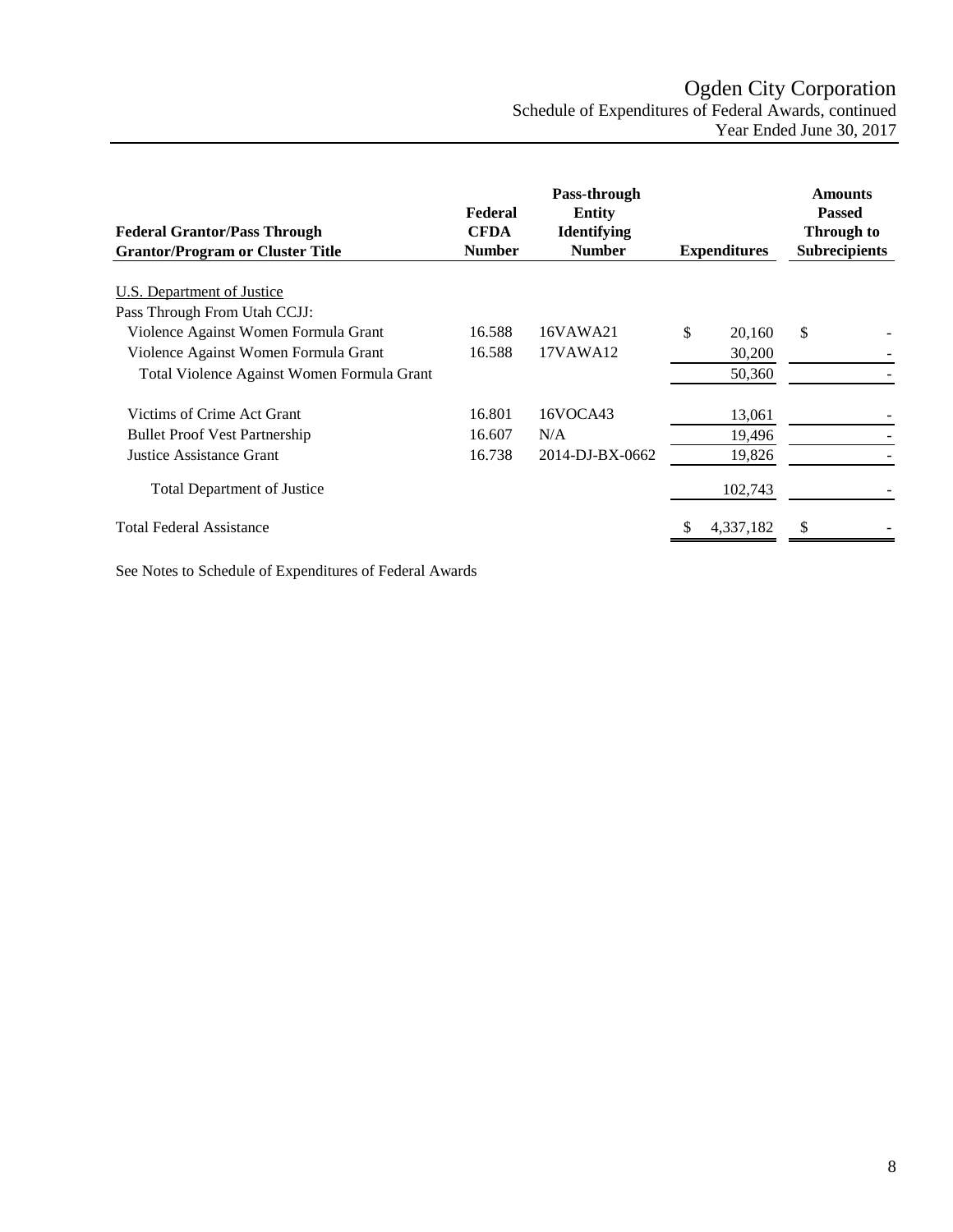## <span id="page-10-0"></span>**Note 1 - Basis of Presentation**

The accompanying schedule of expenditures of federal awards includes the federal grant activity of Ogden City Corporation, and is presented on the modified accrual basis of accounting. The information in this schedule is presented in accordance with the requirements of the Uniform Guidance. Ogden City Corporation received federal awards both directly from federal agencies and indirectly through pass-through entities. No federal financial assistance has been provided to a subrecipient.

## **Note 2 - Significant Accounting Policies**

Governmental fund types account for Ogden City Corporation's federal grant activity. Therefore, expenditures in the schedule of expenditures of federal awards are recognized on the modified accrual basis – when they become a demand on current available financial resources. Ogden City Corporation's summary of significant accounting policies is presented in Note 1 in Ogden City Corporation's basic financial statements.

Ogden City Corporation does not draw from indirect administrative expenses and has not elected to use the 10% de minimis cost rate.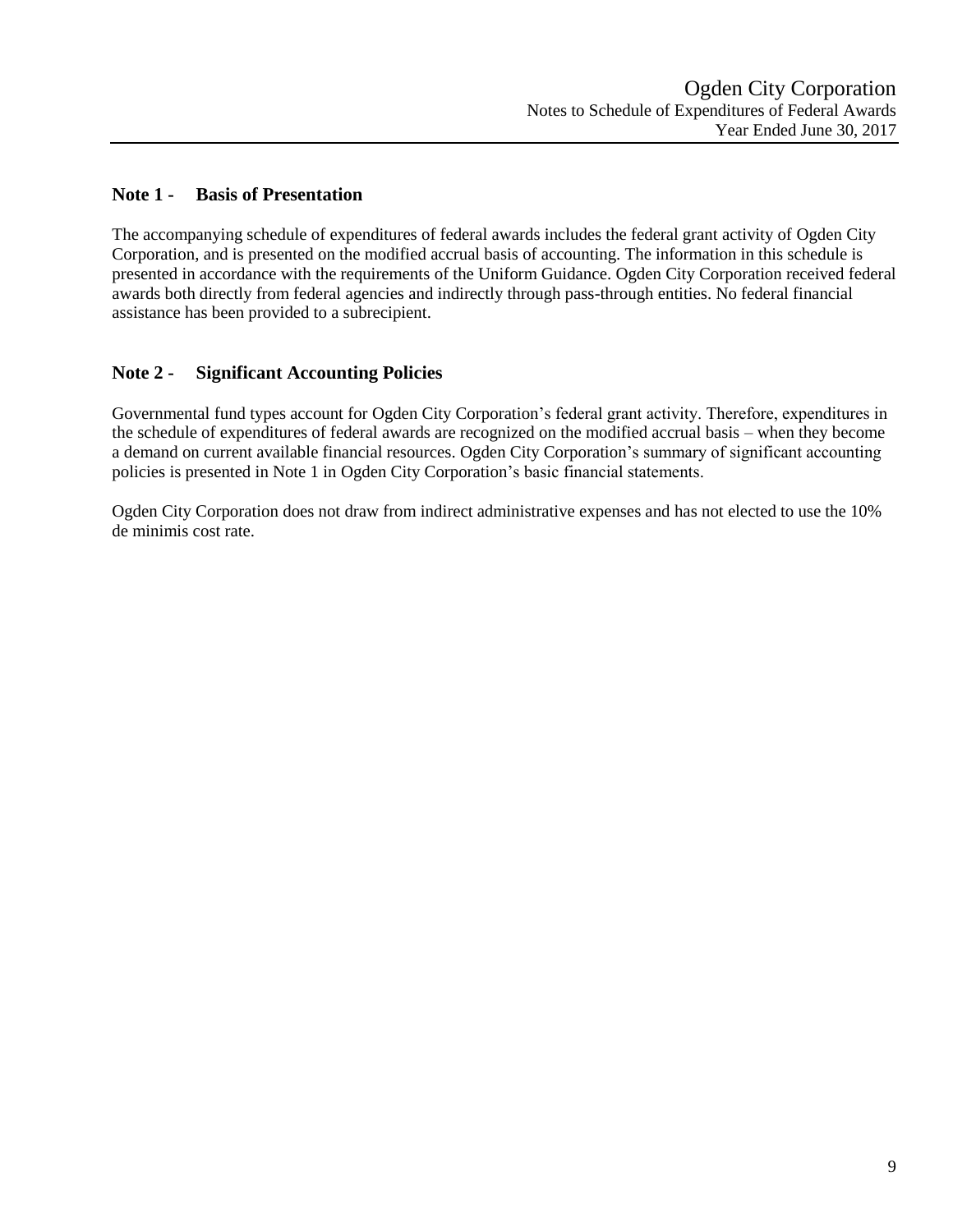<span id="page-11-0"></span>

| <b>Section I-Summary of Auditor's Results</b>                    |                    |
|------------------------------------------------------------------|--------------------|
| <b>FINANCIAL STATEMENTS</b>                                      |                    |
| Type of auditor's report issued                                  | Unmodified         |
| Internal control over financial reporting:                       |                    |
| Material weakness identified                                     | Yes                |
| Significant deficiencies identified not considered               |                    |
| to be material weaknesses                                        | None Reported      |
| Noncompliance material to financial                              |                    |
| statements noted?                                                | N <sub>o</sub>     |
| <b>FEDERAL AWARDS</b>                                            |                    |
| Internal control over major programs:                            |                    |
| Material weakness identified                                     | N <sub>o</sub>     |
| Significant deficiencies identified not considered               |                    |
| to be material weaknesses                                        | None Reported      |
| Type of auditors' report issued on                               |                    |
| compliance for major programs                                    | Unmodified         |
| Any audit findings disclosed that are required to be reported in |                    |
| accordance with Uniform Guidance 2 CFR 200.516                   | N <sub>o</sub>     |
| <b>Identification of major programs:</b>                         |                    |
| Name of Federal Program or Cluster                               | <b>CFDA</b> Number |
| <b>HOME</b> Investment Partnership Program                       | 14.239             |
| Dollar threshold used to distinguish                             |                    |
| between Type A and Type B programs:                              | \$750,000          |
| Auditee qualified as low-risk auditee?                           | Yes                |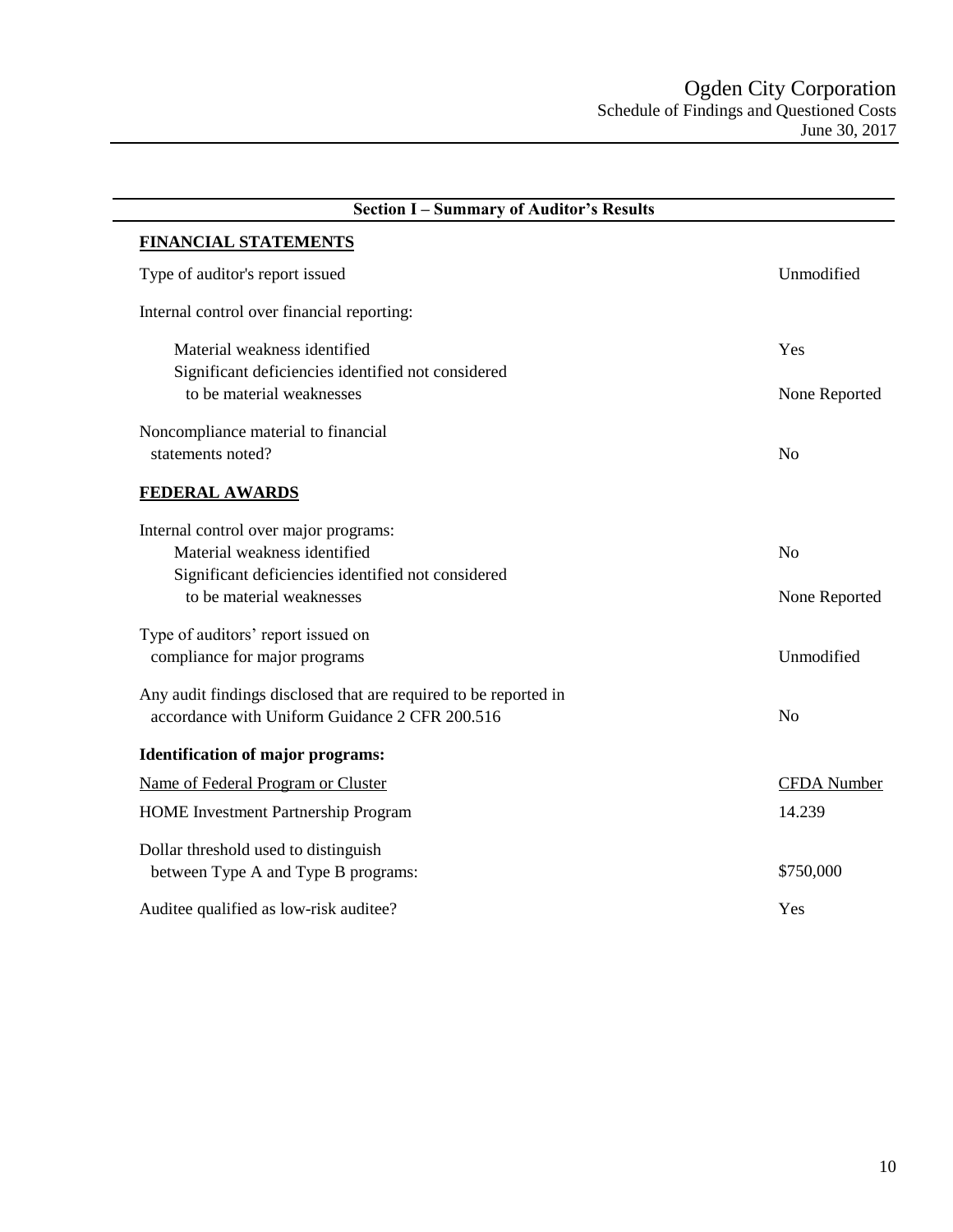## **Section II – Financial Statement Findings**

#### **2017-A: Material Weakness in Year-end Financial Closing Process – Accounts Receivable**

*Criteria:* Management is responsible for the fair presentation of the financial statements in accordance with generally accepted accounting principles (GAAP), including properly recording all period-end adjusting entries.

*Condition:* During the audit, we proposed and management accepted an adjustment of approximately \$193,000 to accounts receivable and revenue in the RDA.

*Cause*: An accounting software system conversion completed near year-end added some complexity to the period-end reconciliation procedures.

*Effect:* There exists a potential for misstatements in the financial statements to go undetected by management.

*Recommendation:* Internal controls should exist to ensure all material account balances are reconciled and reviewed prior to the financial statement audit.

*Views of Responsible Officials*: Management agrees with the finding.